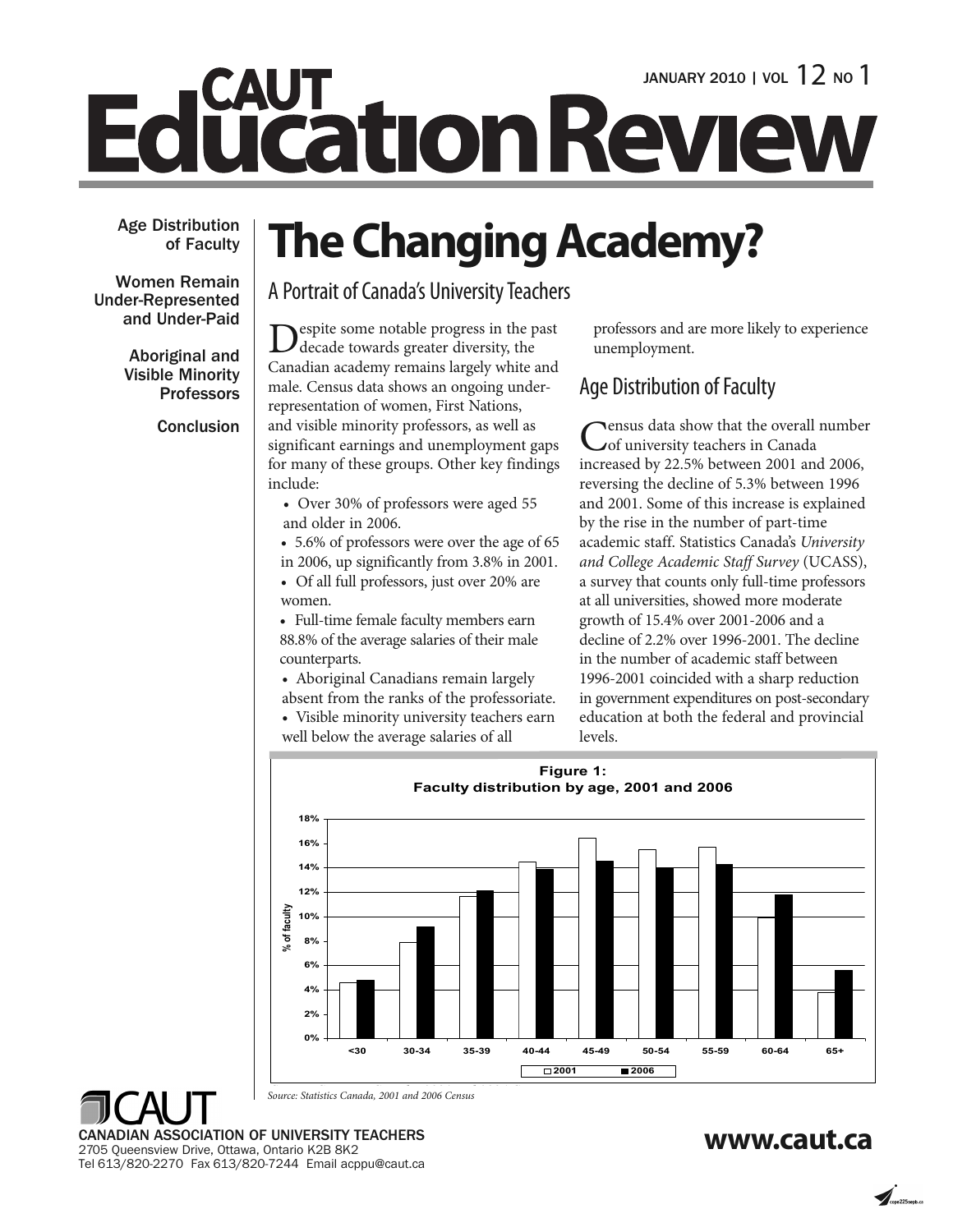| Table 1 University Teachers Aged 65+ by Five-Year Cohort, 2006            |                                    |                                   |  |
|---------------------------------------------------------------------------|------------------------------------|-----------------------------------|--|
| Post-65 Age Group                                                         | Men                                | Women                             |  |
| Aged 65-69<br>Aged 70-74<br>Aged 75-79<br><b>Aged 80-84</b><br>Aged $85+$ | 1.720<br>410<br>170<br>65<br>$35*$ | 515<br>155<br>$55*$<br>$- -$<br>O |  |

*Source: Statistics Canada, 2006 Census*

*\* Small sample, use with caution*

*- - Results statistically insignificant*

Over the period of 1996-2001, the number of university teachers under the age of 40 declined by 22.5%, well in excess of the overall labour force rate of 5.2%. Conversely, over 2001-2006, the under 40 cohort increased by 31.7%, compared to overall labour force growth of 22.5%.

The reversal in trends has been most pronounced for university teachers under 30. In the period between 1996 and 2001, there was a 37.2% decline in the number of professors under 30, reflecting a period of little hiring. Between 2001 and 2006, however, the number of faculty under 30 jumped by 26.5%.

#### Table 2 **University Faculty by Rank and Gender**

|                            | 2001  |       | 2006  |       |
|----------------------------|-------|-------|-------|-------|
|                            | Men   | Women | Men   | Women |
| <b>Full Professor</b>      | 56.8% | 15.1% | 79.4% | 20.6% |
| <b>Associate Professor</b> | 68.4% | 31.6% | 64.1% | 35.9% |
| <b>Assistant Professor</b> | 58.8% | 41.2% | 57.5% | 42.5% |
| <b>Other</b>               | 48.0% | 52.0% | 48.6% | 51.4% |
| <b>All Ranks Combined</b>  | 71.3% | 28.7% | 66.9% | 33.1% |

*Source: Statistics Canada, University and College Academic Staff Survey*

| Table 3 Female Faculty by Major Discipline |       |       |       |  |
|--------------------------------------------|-------|-------|-------|--|
|                                            | 1996  | 2001  | 2006  |  |
| <b>Education</b>                           | 37.0% | 44.1% | 49.9% |  |
| <b>Fine Arts</b>                           | 31.9% | 36.8% | 42.0% |  |
| <b>Humanities</b>                          | 30.8% | 36.0% | 41.3% |  |
| <b>Social Sciences</b>                     | 25.3% | 29.6% | 34.9% |  |
| <b>Agriculture and Biological Sciences</b> | 20.8% | 23.5% | 27.4% |  |
| <b>Engineering and Applied Sciences</b>    | 6.9%  | 9.3%  | 12.0% |  |
| <b>Health Professions</b>                  | 29.9% | 34.9% | 39.5% |  |
| <b>Mathematics and Physical Sciences</b>   | 8.7%  | 12.5% | 15.2% |  |

*Source: Statistics Canada, University and College Academic Staff Survey*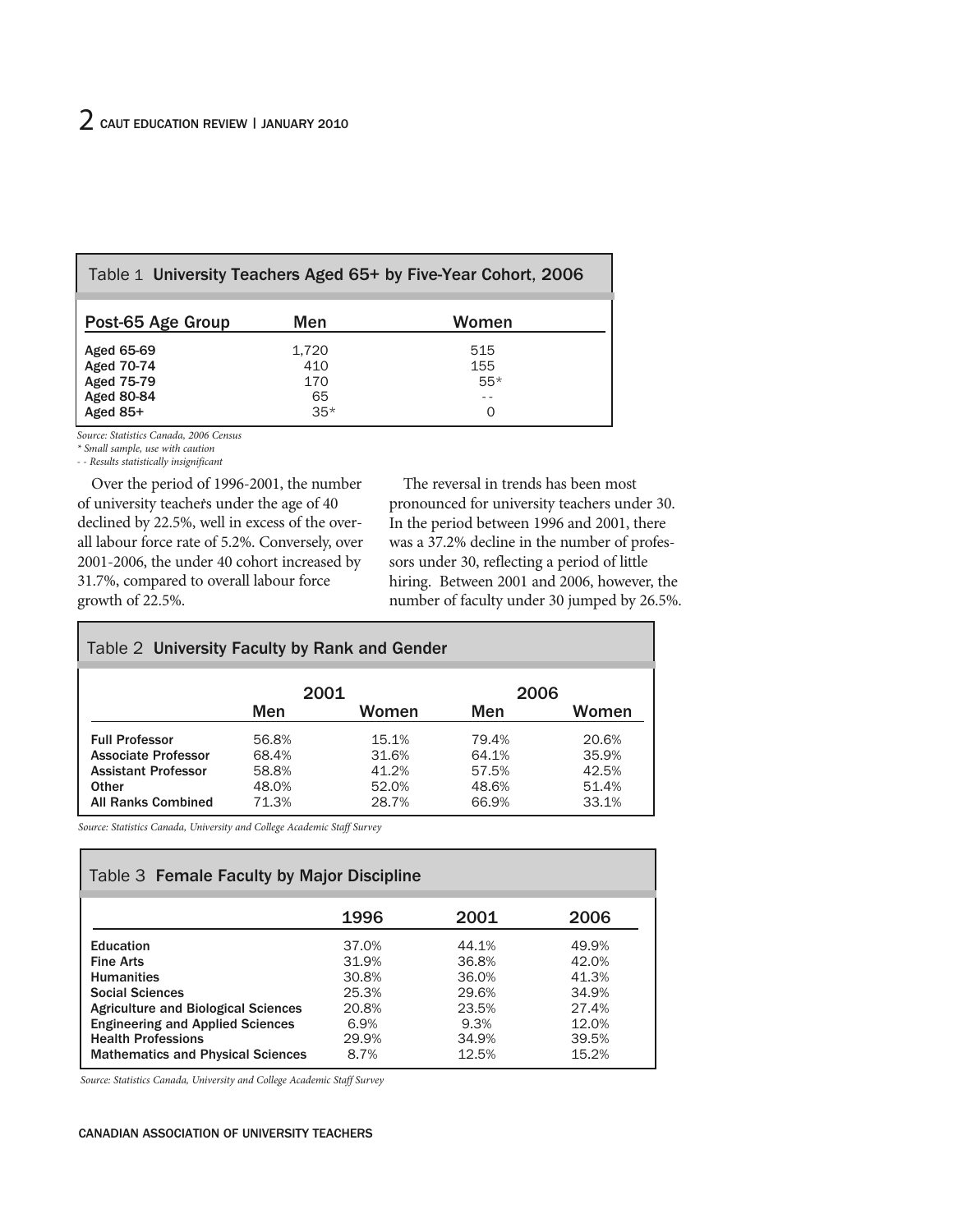|                                                                                            | Men                            |                                 |                                | Women                           |
|--------------------------------------------------------------------------------------------|--------------------------------|---------------------------------|--------------------------------|---------------------------------|
|                                                                                            | <b>Number</b>                  | % of All Men                    | <b>Number</b>                  | % of All Women                  |
| <b>Full Professor</b><br><b>Associate Professor</b><br><b>Assistant Professor</b><br>Other | 9.765<br>7.677<br>5.823<br>684 | 40.8%<br>32.1%<br>24.3%<br>2.9% | 2,535<br>4,305<br>4,311<br>723 | 21.4%<br>36.3%<br>36.3%<br>6.1% |

#### Table 4 **Distribution of Faculty by Rank and Gender, 2006**

*Source: Statistics Canada, University and College Academic Staff Survey*

While the number of younger faculty has risen, the overall professoriate is aging, and many are staying attached to the workplace beyond the age of 65. Over 2001-2006, the total number of university faculty aged 65+ grew by 81.7%. Since 1996, the post-65 population grew by 118.5%. This is largely explained by the elimination of mandatory retirement in most jurisdictions.

#### Women Remain Under-Represented and Under-Paid

Statistics Canada's University and College<br>
SAcademic Staff Survey (UCASS) shows that between 2001 and 2006, the proportion of women university professors grew from about 29% to 33.1%. Notably, there has been some improvement in women's representation at the highest academic ranks, rising from 15% to over 20% in just five years (see Table 2).

Moreover, women's presence in the academy varies widely across disciplines, from a high 49.9% in education-related disciplines to a low of just 12% in engineering and applied sciences disciplines (see Table 3).

Census data also show a modest decline in the earnings gap between men and women working as university teachers. The gap decreased slightly among the mostly full-year and/or full-time academic workforce, from 19.8% to 18.1%, over the 2000-2005 period (see Table 5). This gap is largely explained by women's relative under-representation at the most senior and highest paid academic ranks and the fact that women are more likely to have worked part-year or part-time.

Female academics had an unemployment rate of 5.2% in 20061, compared to 3.4% for their male colleagues (see Table 6). Since 1996, the unemployment rate gap between men and women has narrowed from 3.6 percentage points to 1.8.

| Table 5 Average Earnings of Male and Female University Teachers (Current \$) |          |          |                  |  |                   |                      |
|------------------------------------------------------------------------------|----------|----------|------------------|--|-------------------|----------------------|
|                                                                              |          | 2000     |                  |  | 2005              |                      |
|                                                                              | Men      |          | Women Difference |  |                   | Men Women Difference |
| Worked full-vear, full-time                                                  | \$80.290 | \$64.409 | 19.8%            |  | \$96.635 \$79.133 | 18.1%                |

*Source: Statistics Canada, 2006 Census*

*\* The standard error of average employment income for 2005 female university teachers working part-year or part-time was \$6,492, with a reported average of \$49,635, so these results are not statistically reliable. By contrast, data for women from 2000 has a standard error of only \$632, and data for men from 2005 has one of \$1,015.*

**Worked part-year or part-time** \$47,650 \$32,784 31.2% \$52,599 \*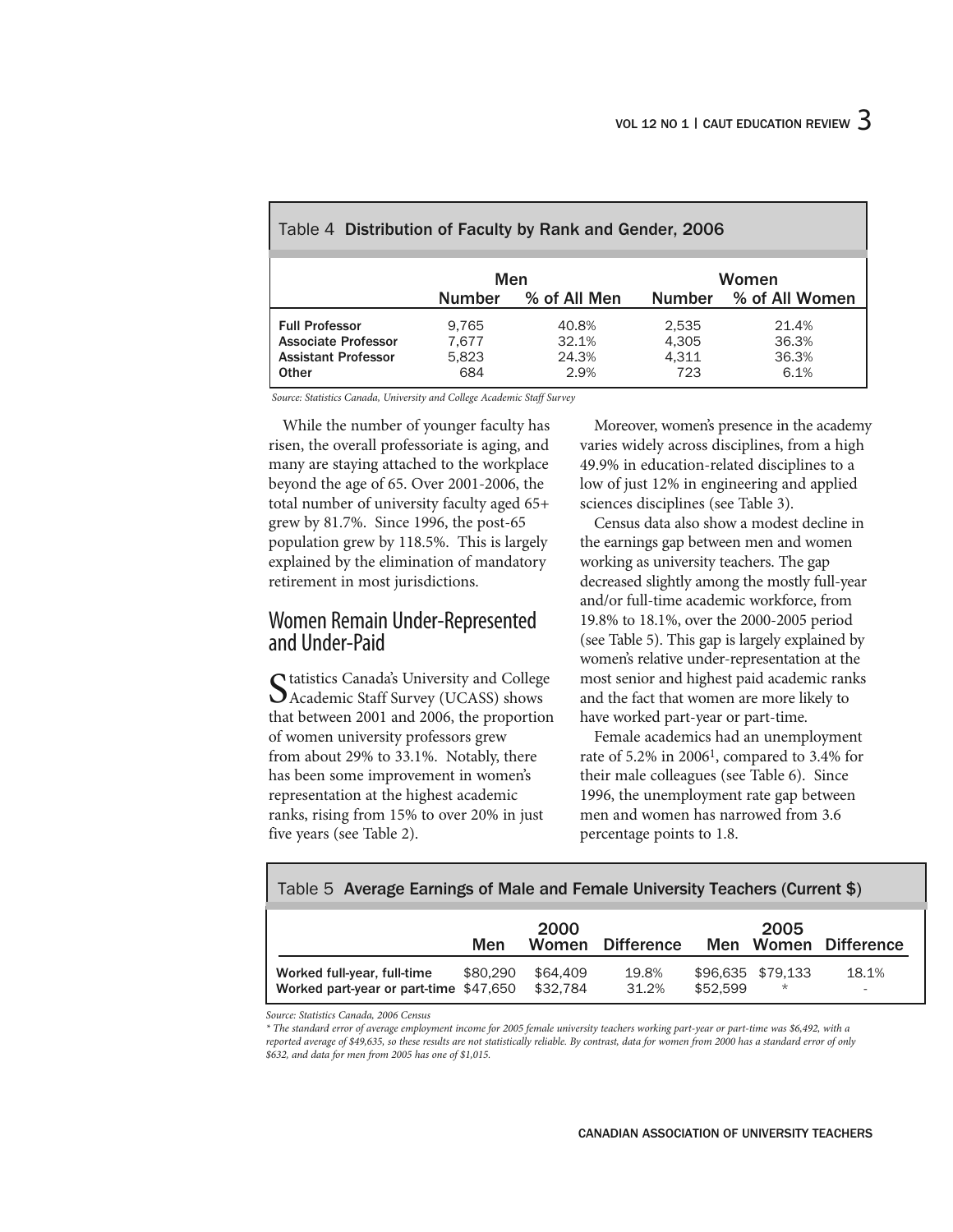| Table 6 Unemployed University Teachers by Gender                                                                        |                                 |                                 |                                 |
|-------------------------------------------------------------------------------------------------------------------------|---------------------------------|---------------------------------|---------------------------------|
| Population                                                                                                              | 1996                            | 2001                            | 2006                            |
| <b>University Teachers - Total</b><br>% that are Women<br>Unemployment Rate of Men<br><b>Unemployment Rate of Women</b> | 48.090<br>33.4%<br>3.7%<br>7.3% | 45.645<br>35.2%<br>3.5%<br>6.3% | 55,880<br>38.7%<br>3.4%<br>5.2% |

*Source: Statistics Canada, 1996, 2001, and 2006 Census*

#### Aboriginal & Visible Minority Professors

Aboriginal Canadians remain most seriously under-represented amongst university teachers in Canada. In 2006, only 2.1% of all university teachers reported having Aboriginal ancestry, compared with 4.3% of the experienced labour force aged 25 and over.

Visible minority university teachers make up about 17% of the profession, slightly above that of the overall labour force (see Table 7). There are significant variations amongst different populations, however. Filipinos make up 1.3% of the workforce, but only 0.2% of the professoriate. University

teachers who self-identify as Black constitute 1.6% of all university teachers, while comprising 2.2% of the overall labour force. By contrast, Arab or West Asian visible minorities make up 2.8% of university teachers, but just 1.3% of the overall labour force.

Census data also reveal that visible minority university teachers experience an earnings gap. In 2005, all professors earned an average of about \$77,000, while visible minority professors earned just under \$69,400, for an earnings gap of about 10% (see Table 8). This was slightly lower than the earnings gap of 12% recorded in 2000.

While all visible minority groups have lower earnings than the average for all

| University reachers, 2000 (70 UP total) |                           |                            |  |  |
|-----------------------------------------|---------------------------|----------------------------|--|--|
|                                         |                           |                            |  |  |
|                                         | <b>Total Labour Force</b> | <b>University Teachers</b> |  |  |
| Not a visible minority                  | 84.6%                     | 83.0%                      |  |  |
| South Asian                             | 3.7%                      | 3.3%                       |  |  |
| Chinese                                 | 3.9%                      | 4.2%                       |  |  |
| Arab or West Asian                      | 1.3%                      | 2.8%                       |  |  |
| <b>Black</b>                            | 2.2%                      | 1.6%                       |  |  |
| Latin American                          | 1.0%                      | 0.9%                       |  |  |
| Japanese                                | 0.3%                      | 0.5%                       |  |  |
| Korean                                  | 0.4%                      | 0.4%                       |  |  |
| <b>Southeast Asian</b>                  | 0.7%                      | 0.3%                       |  |  |
| <b>Filipino</b>                         | 1.3%                      | 0.2%                       |  |  |
| Other                                   | 0.5%                      | 2.7%                       |  |  |
| Total visible minority                  | 15.3%                     | 16.9%                      |  |  |

Table 7 **Visible Minority Identification\* of Total Labour Force & University Teachers, 2006 (% of total)**

*Source: Statistics Canada, 2006 Census*

*\*Visible minority identification categories used here are taken directly from the Census.*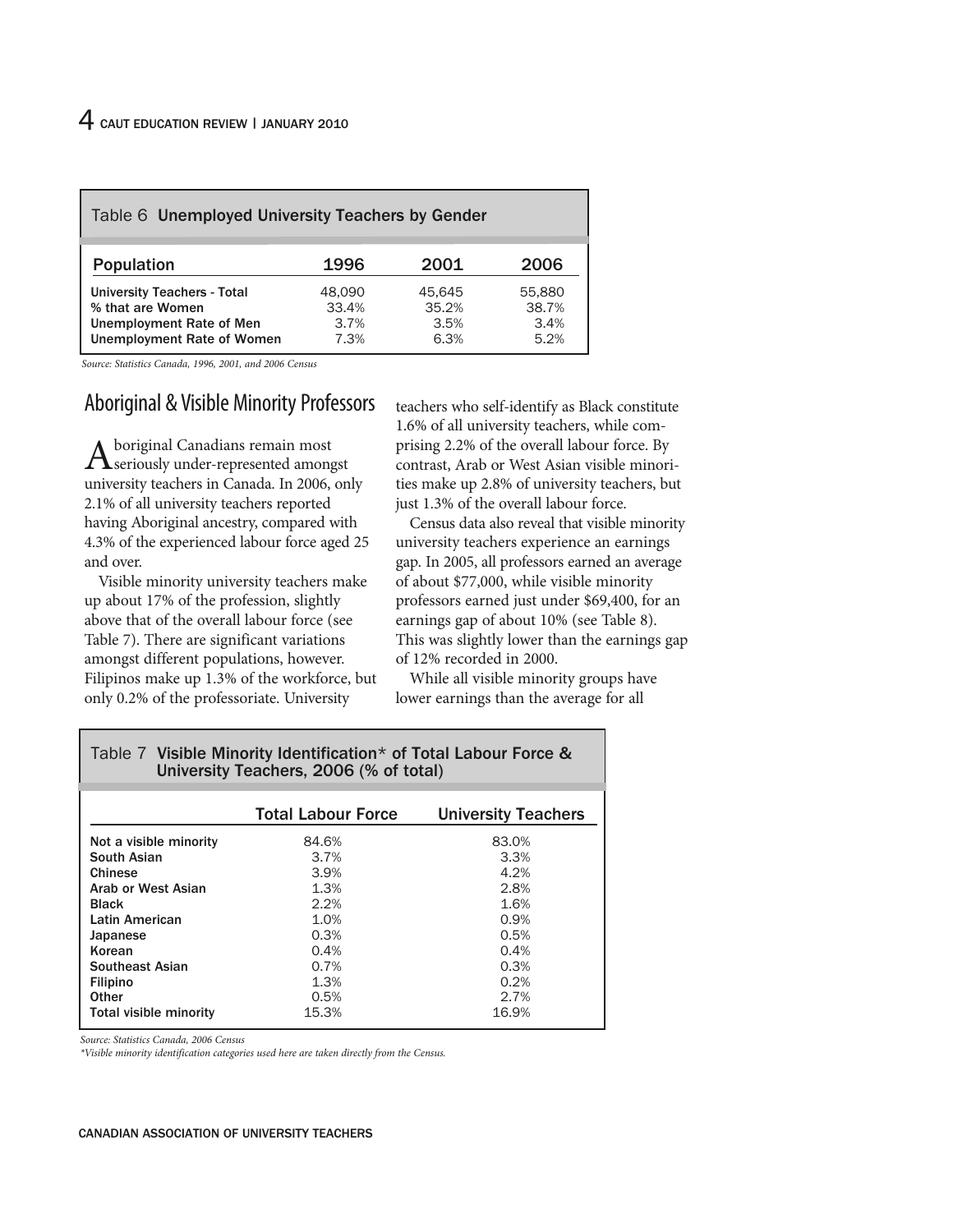|              | Table 8 Average Employment Income of<br><b>University Professors (Current \$)</b> |                                              |  |
|--------------|-----------------------------------------------------------------------------------|----------------------------------------------|--|
|              | ΑII<br><b>Professors</b>                                                          | <b>Visible Minority</b><br><b>Professors</b> |  |
| 2000<br>2005 | \$60,250<br>\$76,996                                                              | \$53,039<br>\$69.390                         |  |

*Source: Statistics Canada, 2006 Census*

professors, some groups fare particularly poorly. Latin American professors in Canada earn just under 70% of the average, and Black professors earn just over threequarters (75.8%) of the average earnings of all professors.

This earnings gap cannot be explained by differences in job qualifications alone. It is likely the result of institutional practices and salary structures that are discriminatory in effect, as well as overt discrimination in hiring and promotion decisions. In fact, a similar though less pronounced gap exists in the labour market as a whole.

Unemployment is also more pronounced for visible minority professors. Overall, visible minority professors experienced a 6.4% unemployment rate in 2005, compared to 3.7% for professors that are not members of a visible minority group.

At 7.6%, female visible minority professors experienced an even higher rate of unemployment. There is a persistent gap between this group and both women who are not members of a visible minority group and men who are. For women, the difference in unemployment rates between visible minorities and those not in a visible minority are more pronounced relative to the male population.

While a more thorough analysis is difficult because of the small counts of male and female university teachers among several visible minority groups<sup>2</sup>, additional observations can be made for several groups. Latin

American professors, for instance, have the highest unemployment rate – between 13% and 15%. Black professors have an unemployment rate in of 9.4%. The estimated unemployment rate for Arab/West Asian professors is about 9.2%. Only Chinese professors have unemployment rates approximating those of their non-visible minority colleagues.

#### Conclusion

**D**espite longstanding employment equity<br>policies and practices mandated by federal legislation, the challenge of reducing these inequities remains. Women are still seriously under-represented among tenured professors and within certain disciplines. Both women and visible minorities experience an earnings gap and experience higher unemployment than their white male colleagues. Aboriginal peoples continue to be the most under-represented equityseeking group among the ranks of Canada's university professors.

These employment and pay gaps are explained by practices and patterns of discrimination that limit opportunities for individuals from marginalized groups. These can be intentional, as in the case of overt discrimination in hiring and promotion decisions, such as those that are a product of mentorship among like groups (i.e. white males tending to mentor white males).

More routinely, they are the by-product of university employment and salary structures and procedures which have the effect of discriminating against certain groups. For instance, university salary structures with many progress-through-the-ranks (PTE) steps on the grid have the effect of limiting everyone's ability to progress to the top salary scales. Simply put, the more steps built into a salary scale, the fewer the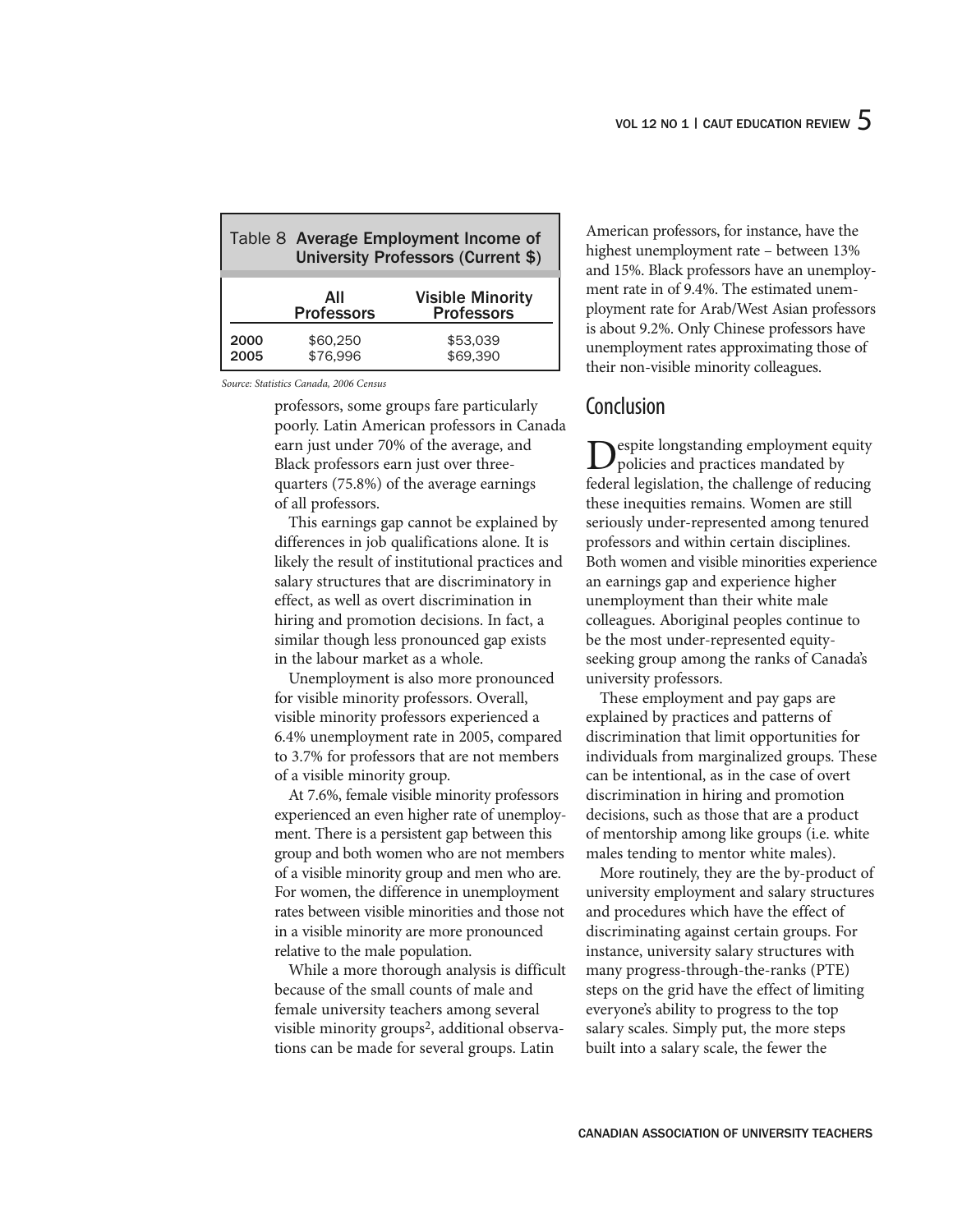number of faculty who will reach the top end of the scale. The steep lifetime compensation curve tends to also disproportionally award those with significant occupational tenure and make it more difficult to achieve equity for traditionally under-represented groups such as visible minority faculty. Women tend to be more disadvantaged by such salary grids, as they are more likely to experience career interruptions related to child-rearing. This slows their progress through the salary grid and results in significantly lower lifetime earnings

compared to their male colleagues.

Institutions and faculty associations therefore need to look more critically at the structures and practices that may be perpetuating inequities. Pay scales with large numbers of increments and segregation by discipline are two areas that merit attention. In addition, given the aging academic workforce in Canada, post-secondary institutions face ongoing issues of renewal. Universities should use this opportunity to make promoting greater equity a central objective as retiring faculty are replaced by new hires.

#### Notes:

**<sup>1.</sup>** Data is for the week prior to Census Day (May 16, 2006), so this is not an annualized figure.

**<sup>2.</sup>** Specifically, Black women, Filipinos, Latin Americans, Arab/West Asian women, Koreans and Japanese professors.